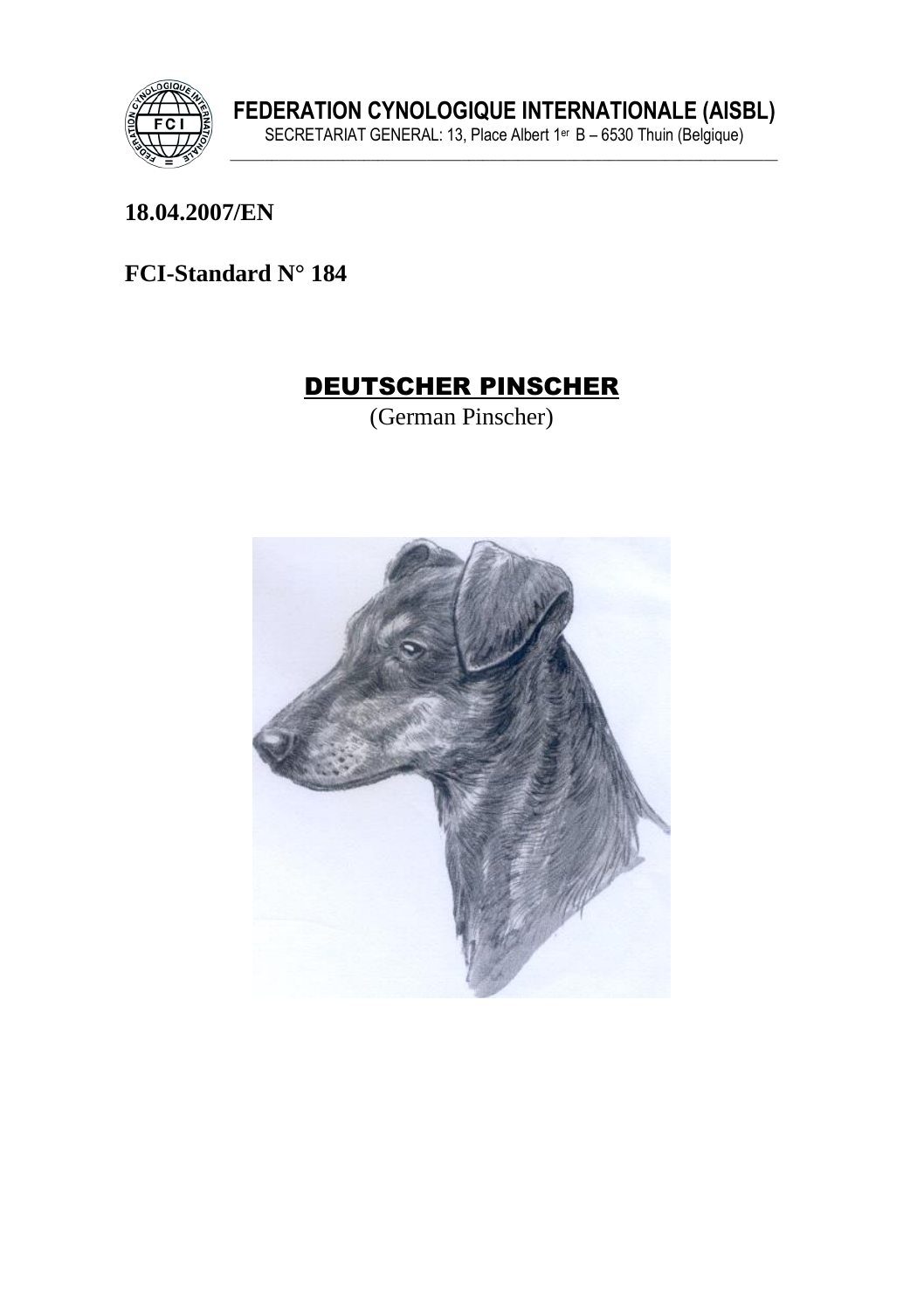**TRANSLATION**: Mrs C. Seidler. Official language (DE).

**COUNTRY OF ORIGIN**: Germany.

#### **DATE OF PUBLICATION OF THE OFFICIAL VALID STANDARD**: 06.03.07.

**UTILISATION:** Watch and Companion Dog.

| <b>FCI-CLASSIFICATION:</b> Group 2 |                        | Pinscher and Schnauzer-   |  |                                  |
|------------------------------------|------------------------|---------------------------|--|----------------------------------|
|                                    |                        |                           |  | Molossian breeds - Swiss         |
|                                    |                        | Mountain and Cattle Dogs. |  |                                  |
|                                    |                        |                           |  | Section 1 Pinscher and Schnauzer |
|                                    |                        | type.                     |  |                                  |
|                                    | Without working trial. |                           |  |                                  |

**BRIEF HISTORICAL SUMMARY**: The smooth haired Pinscher represents a very old breed which was mentioned in the German Stud Book for dogs in 1880 already. He has the same ancestors as the Schnauzer which was also called the rough coated Pinscher. From the beginning the smooth haired Pinschers differed from the rough haired specimen in their colour and their short coat. They were mostly black with light brown markings, self coloured in various shades of brown to red, pepper and salt or simply blue-grey to black.

**GENERAL APPEARANCE**: The German Pinscher is smoothhaired, medium in size with proud carriage, flowing outlines, elegant and square build. He is strong like the Schnauzer. Due to his short smooth coat, his well developed muscles are clearly visible especially when he moves.

### **IMPORTANT PROPORTIONS**:

In relation of length to height, his build should be as square as possible.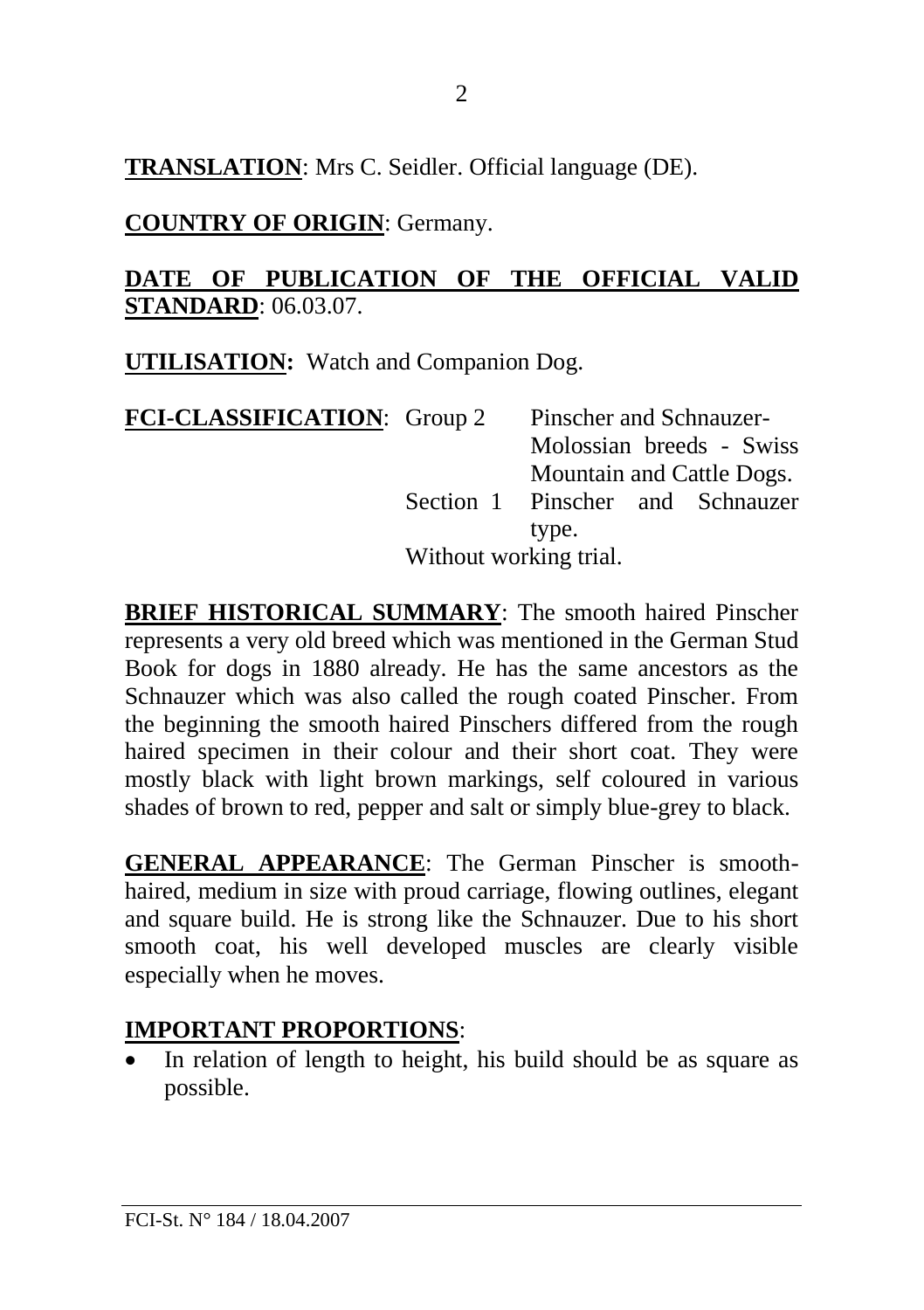• The length of the head (measured from the tip of the nose to the occiput) corresponds to half the length of the topline (measured from the withers to the set on of the tail).

**BEHAVIOUR/TEMPERAMENT**: His lively, spirited, self assured and evenly tempered nature combined with intelligence and endurance makes him an agreeable family, watch and companion dog.

# **HEAD**

### CRANIAL REGION

Skull: Strong, elongated, without markedly protruding occiput. The forehead is flat and runs parallel to the bridge of nose.

Stop: Slight, yet clearly defined.

### FACIAL REGION

Nose: Nose leather well developed and always black.

Muzzle: Ending in a blunt wedge. Bridge of nose straight.

Lips: Black, smooth and tight-fitting to the jaws; corners of mouth closed.

Jaws/Teeth: Strong upper and lower jaw. The complete scissor bite (42 pure white teeth according to the dentition formula) is strong and firmly closing. The chewing muscles are strongly developed without pronounced cheeks interfering with the smooth outline

**EYES**: Dark, oval, with black pigmented, close fitting eyelids.

**EARS**: Drop ears, set high, V-shaped,with inner edges lying close to the cheeks, turned forward towards temples. Folds parallel, should not be above the top of the skull.

**NECK**: Nobly curved, not too short. Blending smoothly into the withers without any marked set on. Dry,without dewlap or throatiness. Throat skin tight-fitting without folds.

## **BODY**

Topline: Slightly sloping from withers towards rear.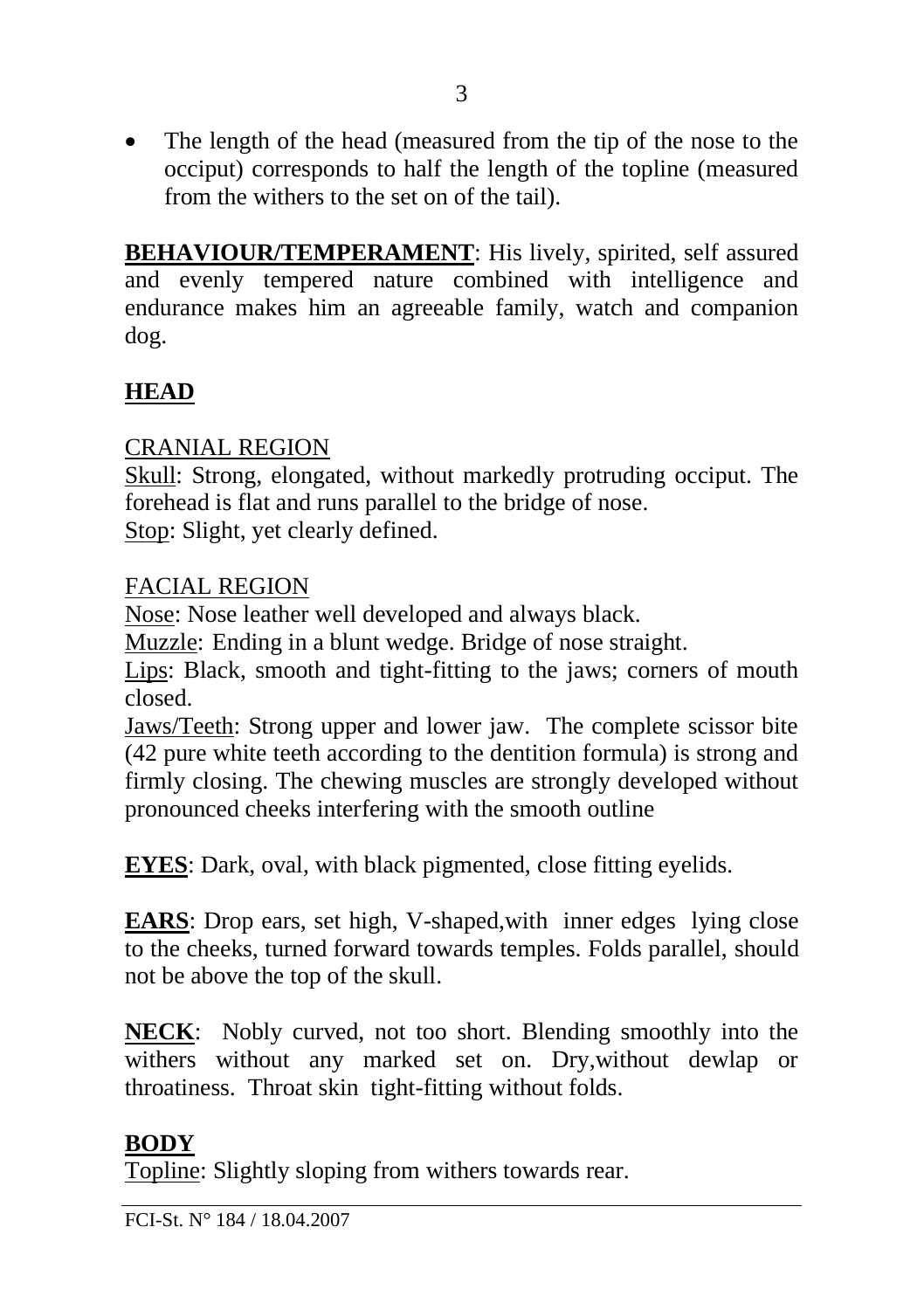Withers: Forming the highest point in topline.

Back: Strong, short, and taut.

Loins: Short, strong, and deep. The distance from last rib to hip is short to make the dog appear compact.

Croup: Slightly rounded, imperceptibly blending into tail set on.

Chest: Moderately broad, oval in diameter, reaching to the elbows. The forechest is distinctly marked by the point of the sternum.

Underline and belly: Flanks not too tucked up, forming a nicely curved line with the underside of the ribcage.

### **TAIL :** Natural; **a sabre or sickle carriage is sought after.**

## **LIMBS**

#### FOREQUARTERS:

General appearance: Seen from the front the front legs are strong, straight, and not close together; seen from the side, the forearms are straight.

Shoulders: The shoulder blade lies close against the rib cage and is well muscled on both sides of the shoulder bone, protruding over the points of the thoracic vertebrae. As sloping as possible and well laid back. forming an angle of appr. 50° to the horizontal.

Upper arm: Lying close to the body, strong and well muscled, forming an angle of 95° to 100° to the shoulder blade.

Elbows: Correctly fitting, turning neither in nor out.

Forearm: Strongly developed and well muscled. Completely straight seen from the front and the side.

Carpal joint: Strong and firm.

Pastern: Strong and slightly springy. Seen from the front, vertical, seen from the side, slightly sloping towards the ground.

Forefeet: Short and round, toes well-knit and arched (cat feet), pads resistant, nails short, black and strong.

#### HINDQUARTERS:

General appearance: Standing obliquely when seen from the side, standing parallel, but not close together,when seen from the rear. Upper thigh: Moderately long, broad, strongly muscled.

Stifle: Turning neither in nor out.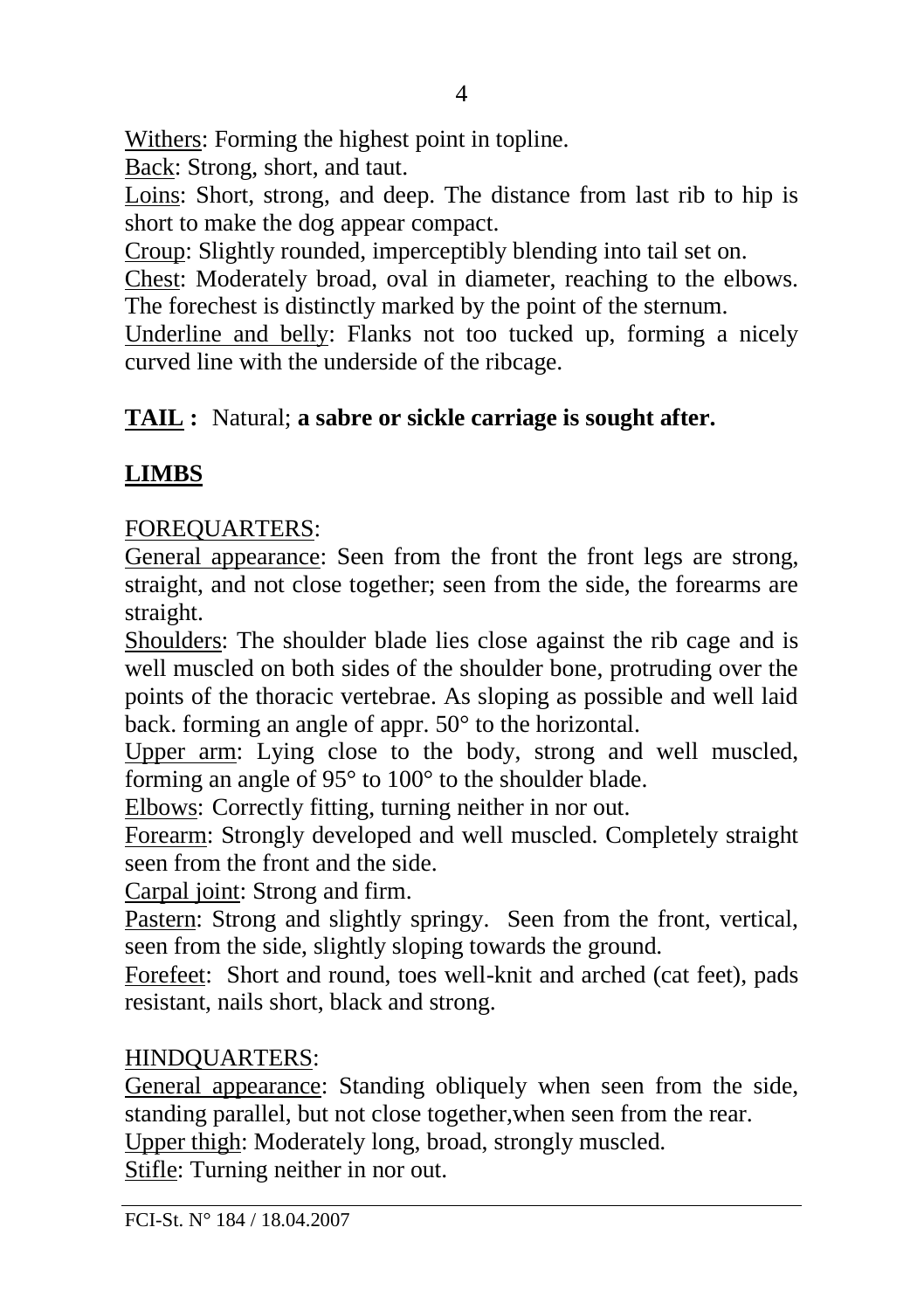Lower thigh: Long and strong, sinewy, running into a strong hock. Hock: Markedly angulated, strong, firm, turning neither in nor out. Metatarsus: Vertical to the ground.

Hind feet: Somewhat longer than the forefeet. Toes well-knit and arched. Nails short and black.

**GAIT/MOVEMENT**: The German Pinscher is a trotter. His back remains firm and rather steady in movement. The movement is harmonious, sure, powerful, and uninhibited with good length of stride. Typical of the trot is a ground covering, relaxed, fluent movement with strong drive and free front extension.

**SKIN**: Tight fitting over the whole body.

# **COAT**

Hair: Short and dense, smooth, close and shiny without bald patches.

Colour:

- Self coloured: Deer red, reddish-brown to dark red brown.
- Black and Tan: Lacquer black with red or brown markings. The aim is for markings as dark, as rich and as clearly defined as possible. The markings are distributed as follows: above the eyes, at the underside of the throat, on the pastern, on the feet, at the inside of the hind legs and under the root of the tail. Two even, clearly separated triangles on the chest.

## **SIZE AND WEIGHT**:

Height at withers: Dogs and bitches: 45 to 50 cm. Weight: Dogs and bitches: 14 to 20 kg.

**FAULTS**: Any departure from the foregoing points should be considered a fault and the seriousness with which the fault should be regarded should be in exact proportion to its degree and its effect upon the health and welfare of the dog.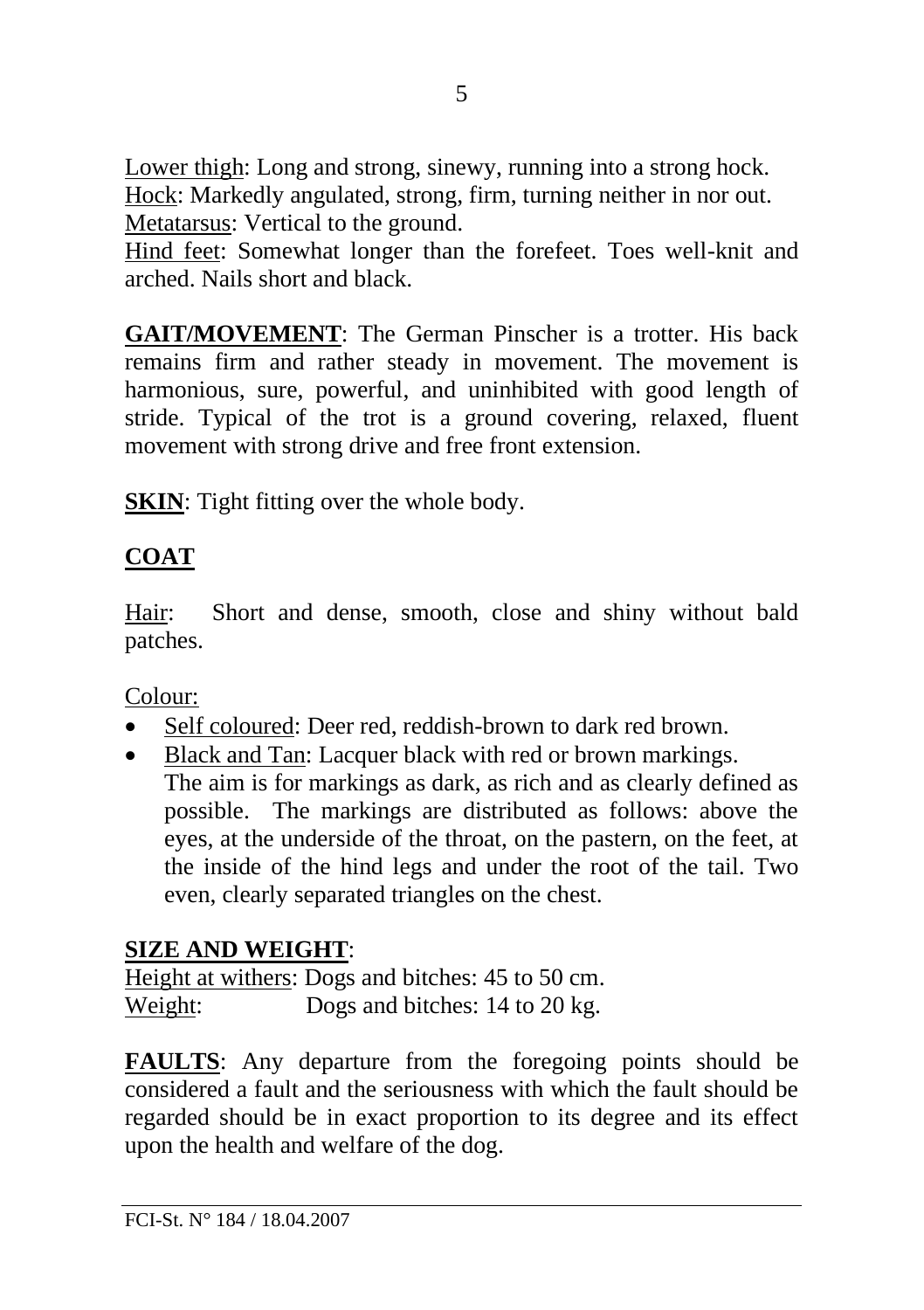Particularly:

- Clumsy or light in build. Too low or too high on leg.
- Heavy or round skull.
- Wrinkles on forehead.
- Short, pointed, or narrow muzzle.
- Pincer bite
- Light, too small, or too large eyes.
- Ears set low or very long, unevenly carried.
- Strongly protruding cheekbones (cheekiness).
- Throatiness.
- Too long, tucked up or soft back.
- Roach back
- Croup falling away.
- Long feet.
- Pacing movement.
- Hackney gait.
- Thin coat.
- Black trace on the back, dark saddle and lightened or pale coat.
- Over- or undersize up to 1 cm.

## **SERIOUS FAULTS**:

- Lack of sexual type (i.e. doggy bitch).
- Light appearance
- Apple head.
- Lines of head not parallel.
- Elbows turning out.
- Straight or open hocked hindlegs.
- Hocks turning out.
- Over- or undersize by more than 1 cm but less than 3 cm.

## **DISQUALIFYING FAULTS**:

- Aggressive or overly shy dogs.
- Any dog clearly showing physical of behavioural abnormalities.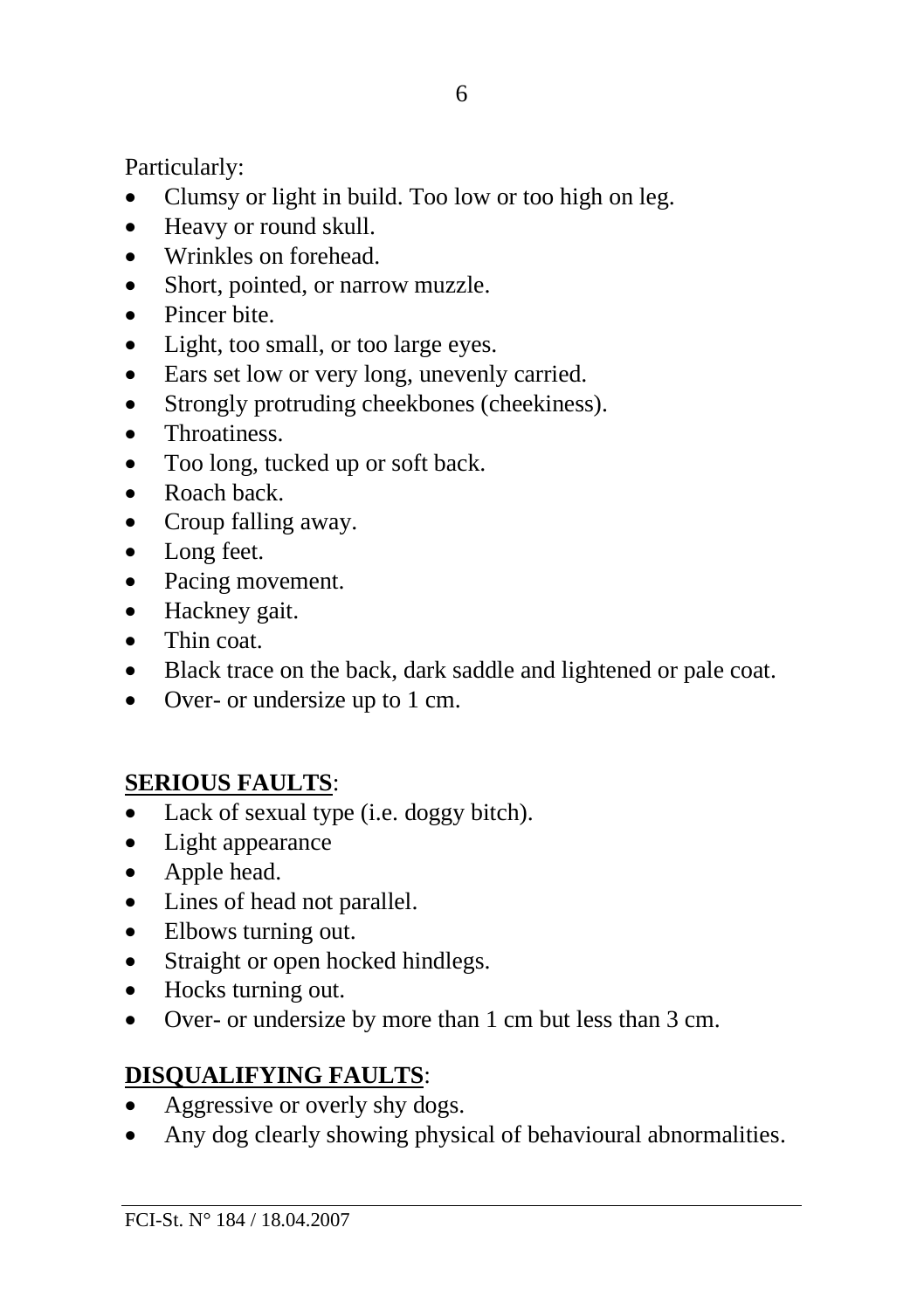- Malformation of any kind.
- Definitely inverse sexual type.
- Faults in mouth, such as over- or undershot or wry mouth.
- Severe faults in individual parts, such as faults in structure, coat or colour.
- Over- or undersize by more than 3 cm.

# **N.B.:**

- Male animals should have two apparently normal testicles fully descended into the scrotum.
- Only functionally and clinically healthy dogs, with breed typical conformation should be used for breeding.

#### **The latest amendments are in bold characters.**